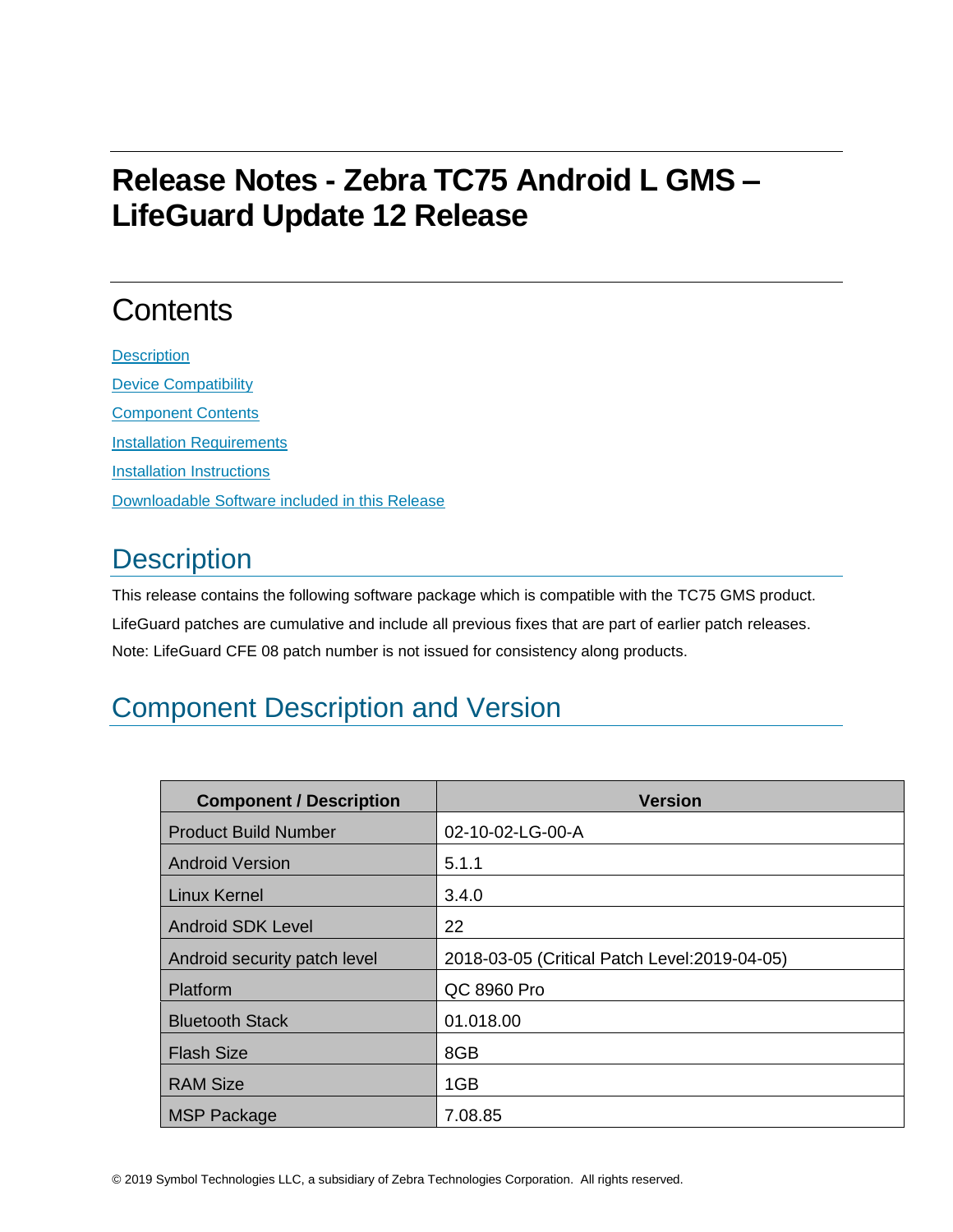| <b>Scanner Framework</b>           | 19.53.37.0                                                  |
|------------------------------------|-------------------------------------------------------------|
| SimulScan Demo App                 | 2.6                                                         |
| SimulScanEngine                    | 1.13.6.5                                                    |
| Datawedge                          | 6.7.48                                                      |
| <b>EMDK</b>                        | 6.8.21.1121                                                 |
| Mx/OSX                             | OSX QC.51.5.2.14 / MXMF version: 7.2.10.2                   |
| WiFi                               | FUSION_QA_2.00.0.0.018                                      |
| <b>PTT</b>                         | 3.1.27                                                      |
| <b>Touch FW</b>                    | Stylus-80_GLOVE-105, FW:1.2.AA                              |
| RxLog                              | 4.58.5.0                                                    |
| Mlog                               | MLogPackage v06.54 / MLogManager v06.54 / Service<br>v06.54 |
| B <sub>2</sub> M                   | 1.0.0.297                                                   |
| <b>Bluetooth Pairing Utility</b>   | 3.7                                                         |
| <b>DataAnalytics</b>               | 1.0.2.1859                                                  |
| <b>File Browser</b>                | 1.19.12                                                     |
| <b>Stage Now</b>                   | 2.10.1.1389                                                 |
| <b>App Gallery</b>                 | 2.8.4.13                                                    |
| <b>Battery Swap</b>                | 1.00                                                        |
| <b>Tech Docs</b>                   | 1.0.0                                                       |
| <b>WWAN</b>                        | QP200-W160926A-6102076                                      |
| <b>RIL</b>                         | Qualcomm RIL 1.0                                            |
| <b>TS.25</b>                       | JAN092017                                                   |
| <b>IMEI SV</b>                     | <b>GMS:24</b>                                               |
|                                    | Non GMS:23                                                  |
| <b>WLAN</b>                        | WLAN-1240294.1                                              |
| <b>GPS</b>                         | GPS-1.0.0                                                   |
| <b>NFC</b>                         | NFC_NCIHAL_AR3.5.0_Lollipop, FW:122                         |
| Sensors (Accel, Gyro, Light, Prox) | 1                                                           |
| Camera                             | CAM-FRONT-1.0.0 / CAM-REAR-1.0.0                            |
| <b>MSR</b>                         | MSR-1.0.8                                                   |
| MobiControl                        | 12.2.0. Build 23469                                         |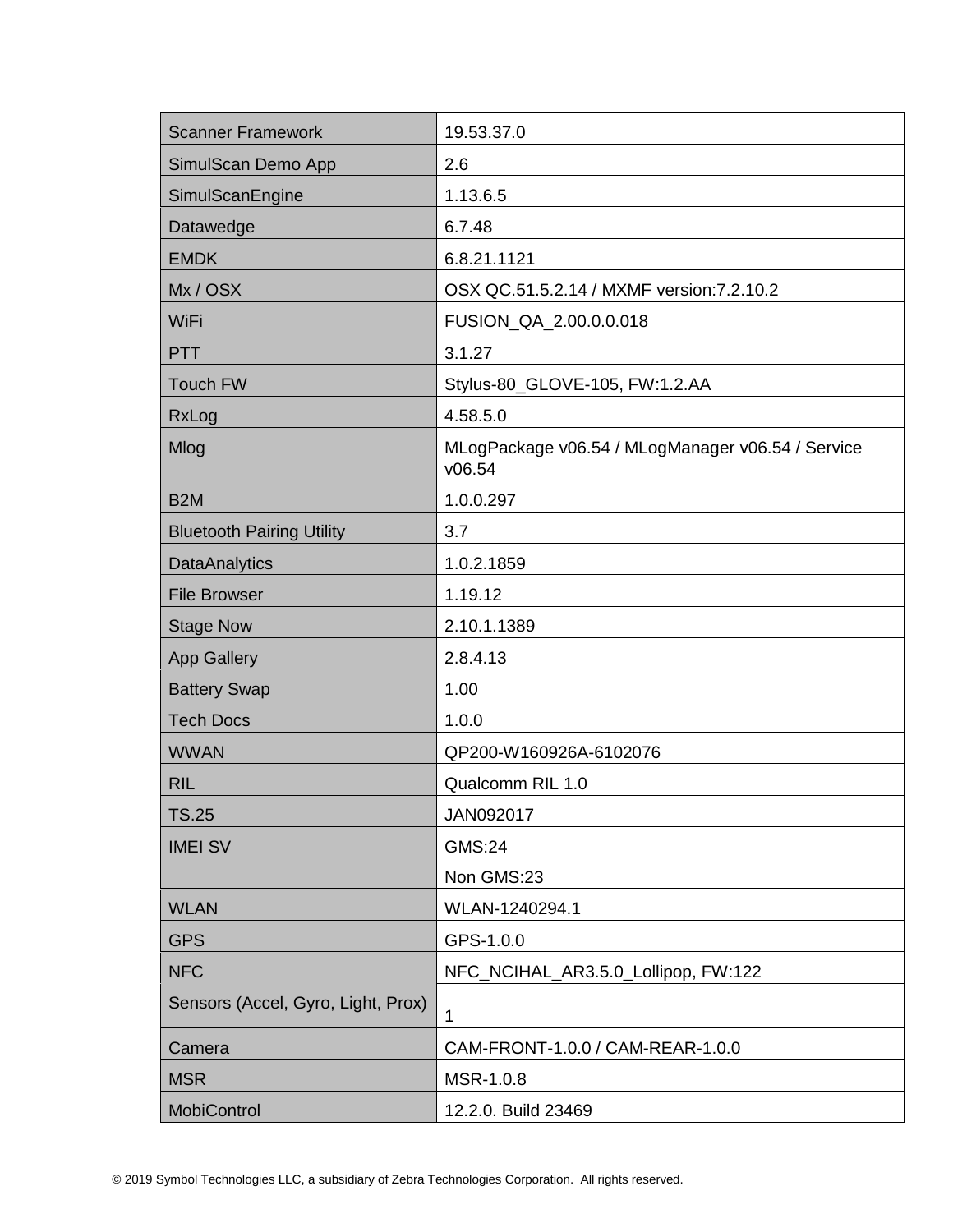| <b>Zebra Volume Control</b> | 1.1.23                                                              |
|-----------------------------|---------------------------------------------------------------------|
| <b>NFC Payment Manger</b>   | NA.                                                                 |
| <b>IST</b>                  | App:1.00 build 3/Service: 1.00 build 1/Firmware: 1.00 build 5       |
| <b>Battery Manger</b>       | 1.3.6                                                               |
| <b>DDT</b>                  | 1.15.0.11                                                           |
| <b>FingerPrint</b>          | Zebra/TC75/TC75:5.1.1/02-10-02-LG-00-<br>A/180316:user/release-keys |
| <b>ZSL</b>                  | 3.1.1                                                               |
| Zebra Data Service          | 1.0.0.1002                                                          |
| <b>WifiConfig CSP</b>       | 7.0.1                                                               |
| <b>EKB</b>                  | 1.7.0.5                                                             |

### **1. CFE v12 Updates:**

❖ CFE-TC75-L-XX-021002-G-00-12.zip (GMS)

❖ **Android Security Patch Level**: March 05, 2018 (Critical Patch Level: April 05, 2019) Use the below link to see the Android Security bulletin for more information: <https://source.android.com/security/bulletin/>

- SPR35912 Resolved an issue wherein 11k operation depends on 11r functionality
- SPR36293 Resolved an issue wherein KT SIM loaded devices failed to connect to LTE network
- SPR35288 Fixed an issue wherein initialization of scanner was taking ~1sec.
- SPR35054 Added support for reduced quite zone barcode decoding.
- SPR34844 Resolved an issue wherein multiple open calls are prevented when multiple application tries to open scanner without releasing previous instance.
- Updated below mentioned components:
	- o Scanner Framework: 19.53.37.0
	- o Bluetooth: 01.018.00
- Updated to handle extended GPS Week number for correct date calculation due to GPS week number roll over.

### **2. CFE v11 Updates:**

❖ CFE-TC75-L-XX-021002-G-00-11.zip (GMS)

❖ **Android Security Patch Level**: March 05, 2018 (Critical Patch Level: December 05, 2018) Use the below link to see the Android Security bulletin for more information: <https://source.android.com/security/bulletin/>

• SPR36118 – Resolved an issue wherein patch version was not updating in cfe.ini.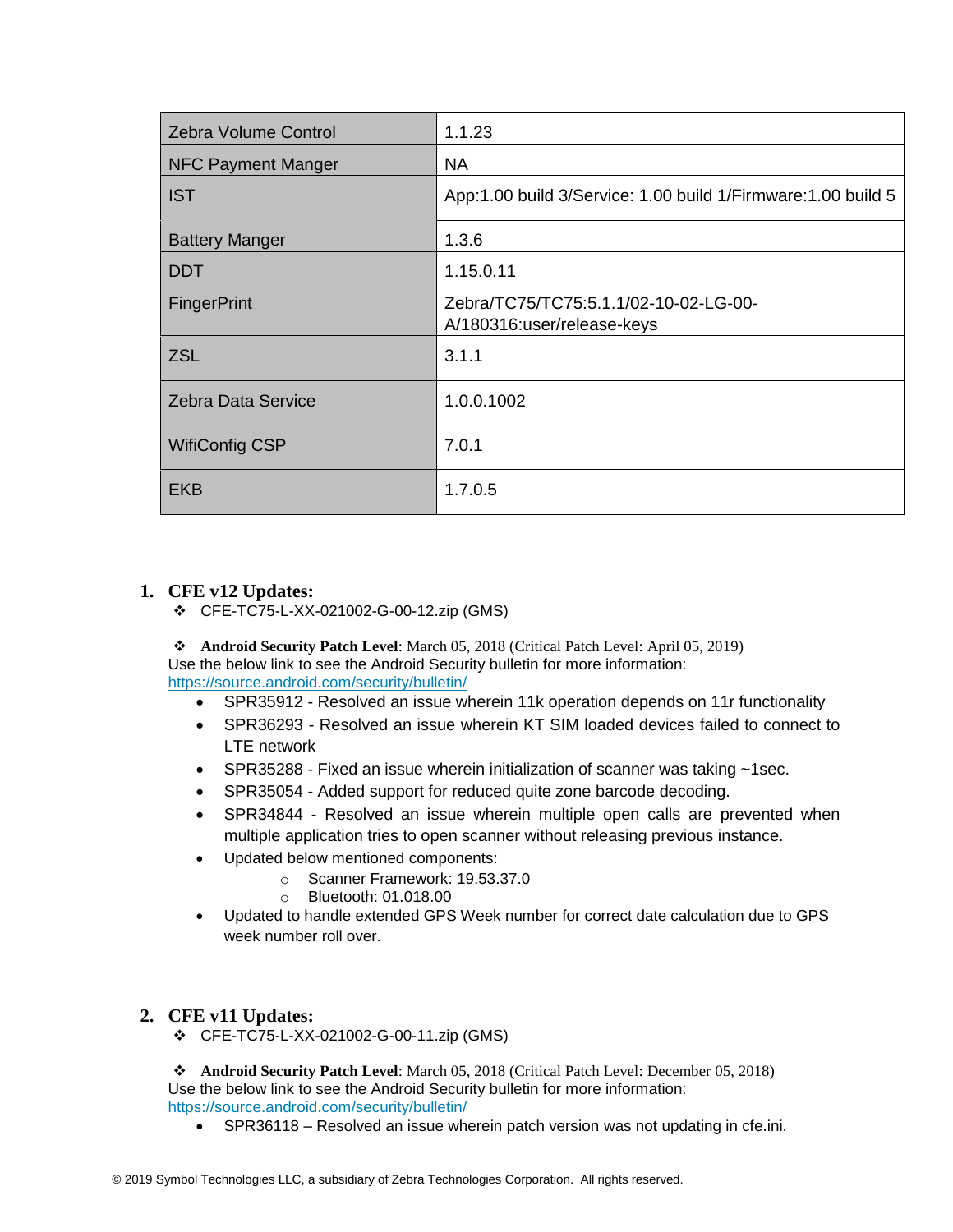- SPR34738 Resolved an issue wherein device reboots when VPN connection established over Cellular (AT & T).
- SPR35368 Resolved an issue wherein scanner crash while scan the barcode just before suspend or after resume the device.
- SPR35362 Resolved an issue to set hardware picklist to scan barcodes which are very close to each other.
- SPR33745 Resolved an issue where device advertise as 11ac supported.
- SPR33709 Implemented the intercharacter delay functionality in Datawedge to support RDP session scan data transfer.
- SPR34191 Resolved an issue where Devices not sending the hostname to the DHCP server.
- Updated below mentioned components:
	- o MX: 7.2.10.2 (For detail please refer [http://techdocs.zebra.com\)](http://techdocs.zebra.com/)
	- o Scanner Framework: 19.12.35.0
	- o EKB:1.7.0.5
	- o Bluetooth: 01.015.00
- Updated to handle extended GPS Week number for correct date calculation due to GPS week number roll over.

#### **3. CFE v10 Updates:**

❖ CFE-TC75-L-XX-021002-G-00-10.zip (GMS)

❖ **Android Security Patch Level**: March 05, 2018 (Critical Patch Level: September 05, 2018) Use the below link to see the Android Security bulletin for more information: <https://source.android.com/security/bulletin/>

- SPR35025 Resolved an issue where Proxy Auto Config (PAC) did not work properly following stops/restarts of the PacService.
- SPR33977 Resolved an issue wherein set time zone issue observed with StageNow.
- SPR34716 Resolved an issue wherein the MX Framework did not restart properly following events where the service was stopped.
- SPR34679 Resolved an issue wherein setting WiFi Band selection to Auto was not working properly with StageNow.
- SPR34936 Resolved an issue wherein Datawedge used to crash on bootup.
- SettingsEULA has been renamed to Zebra Data Services.
- Updated below mentioned components:
	- o MX: 7.2.9.0 (For detail please refer [http://techdocs.zebra.com](http://techdocs.zebra.com/))
	- o Scanner Framework: 19.10.35.1
	- o ZSL:3.1.1
	- o WifiConfigCSP:7.0.1

#### **4. CFE v9 Updates:**

- ❖ CFE-TC75-L-XX-021002-G-00-09.zip (GMS)
- ❖ Note: If whitelisting is enabled ZSL functionalities will NOT work. This issue will fix in next release.

❖ **Android Security Patch Level**: March 05, 2018 (Critical Patch Level: June 05, 2018) Use the below link to see the Android Security bulletin for more information: <https://source.android.com/security/bulletin/>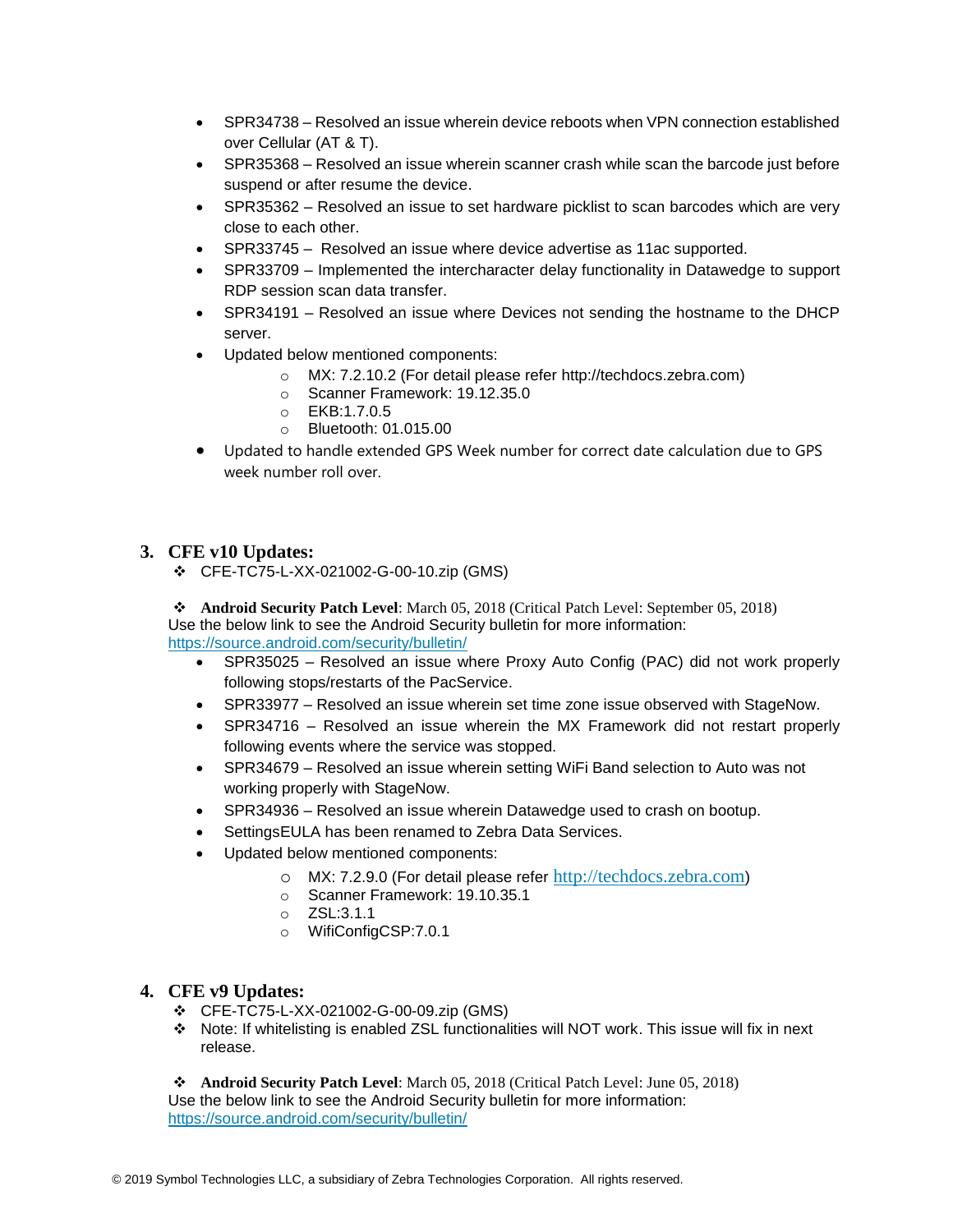- SPR33755 Resolved an issue wherein the Whitelisted apps were unable to submit XML to MX.
- SPR33207 Resolved an issue wherein the Device Diagnostic tool had an issue with reading the Battery Cycles in the application for PP+ batteries.
- SPR34267 Resolved an issue where-in user was not able to enable USB debugging option using StageNow.
- SPR33862 Fixed an issue where-in user could not set Display Timeout value of 30min using StageNow.
- SPR34145 Fixed an issue wherein user was unable to connect to WLAN network due to WEP Key Index issue.
- SPR34307 Resolved an issue wherein device out of the box intermittently failed to get staged via StageNow.
- SPR34083/34014/32519 Resolved an issue wherein disabling WWAN radio via Airwatch using StageNow XML fails.
- SPR33639 Resolved an issue wherein the customer app install and launch during device sleep state and device stop emitting scan beam after awake from suspend.
- SPR33876 Resolved an issue wherein Display Timeout was unable set via StageNow.
- SPR33607 Resolved an issue where few fresh devices were unable to stage after unbox the device.
- SPR33538 Resolved an issue wherein the Scanner beam stuck off and No LED beam while pressing scanner button.
- SPR33981 Resolved an issue Czech Republic Regulatory Country could not be set using Wifi config profile.
- SPR34429 Resolved an issue wherein device failed to emit scan beam if the application was launched during device suspend.
- SPR34614 Fixed an issue in DataWedge wherein scanner could not be enabled due to quick enabling and disabling of scanner through Intents.
- SPR33897 Resolved an issue wherein Dialer screen was not launching when triggered through an intent "android.intent.action.CALL\_BUTTON".
- SPR33156 Provided configurability option to enable or disable A-GPS based on the presence of gpsinfo.txt.

 To disable A-GPS, create a dummy file with name "gpsinfo.txt" and copy it to /enterprise/usr and reboot the device.

- SPR34716 Resolved an issue wherein the MX was getting killed by Backupmanager and didn't restart properly.
- SPR34213 Resolved an issue wherein shared preference initialization without launching EKB.
- Added support for Enterprise Lockdown feature.
- Updated below mentioned components:
	- o Datawedge: 6.7.48
	- o EKB: 1.7.0.2 (Added as an System application with this CFE 09)
	- o MX: 7.2.8.2

#### **5. CFE v7 Updates:**

❖ CFE-TC75-L-XX-021002-G-00-07.zip (GMS)

#### ❖ **Android Security Patch Level**: March 05, 2018

Use the below link to see the Android Security bulletin for more information: <https://source.android.com/security/bulletin/>

- Spectre & Meltdown correction for variant 1 and variant 2.
- SPR33599 Resolved an issue wherein few of the system applications are getting disabled after enabling whitelist.
- SPR33799 Resolved an issue wherein scanner was unable to read '\n' and '\r'.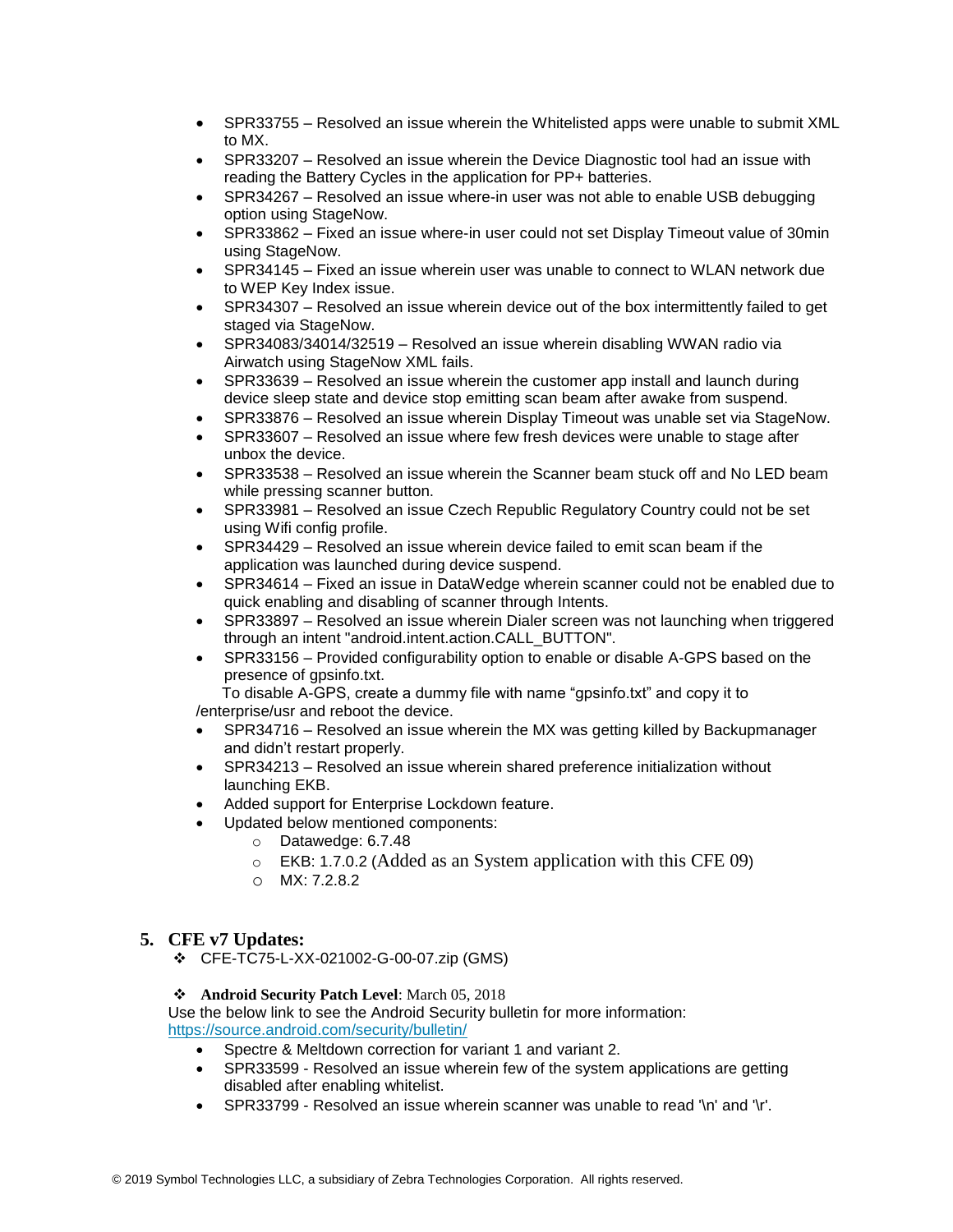- SPR33930 Resolved an issue wherein dhcp address was not acquired by the device, while hostname is greater than 32 characters.
- SPR34123 Resolved an issue wherein super keys are not working in stage now app.
- SPR33823 Resolved an issue wherein black screen occurred in DataWedge application.
- SPR33973- Resolved an issue wherein erroneously loading default profile by providing feature to ignore disabled profiles in DataWedge.
- SPR33671- Resolved an issue wherein user was unable to create WIFI profile with username as backslash followed by number.
- Updated below mentioned components:
	- o Datawedge: 6.7.47
	- o StageNow: 2.10.1.1389
	- o EMDK: 6.8.21.1121
	- o MX: 7.2.1.0
	- o File Browser: 1.19.12
	- o Diagnostic Tool: 1.15.0.11
	- o Scanner Framework: 19.9.35.0
	- o Radio: 2.00.0.0.009
	- o Bluetooth: 01.12.00

#### **6. CFE v6 Updates:**

❖ CFE-TC75-L-XX-021002-G-00-06.zip (GMS)

❖ **Android Security Patch Level:** January 05, 2018

Use the below link to see the Android Security bulletin for more information: <https://source.android.com/security/bulletin/>

#### **7. CFE v5 Updates:**

❖ CFE-TC75-L-XX-021002-G-00-05.zip (GMS)

❖ **Android Security Patch Level:** December 05, 2017

Use the below link to see the Android Security bulletin for more information: <https://source.android.com/security/bulletin/>

- SPR33157 Resolved an issue wherein the BUTTON\_L1 has been consumed by both barcode scanner and Google chrome client.
- SPR32825 Resolved an issue wherein BT headset volume up/down was not working during Bluetooth call scenario.
- SPR33233 Resolved an issue wherein the DataWedge 6.2.24 could not replace separator or non-printable ascii character with \$.
- SPR32463 Resolved an issue wherein the StageNow File Manager downloads frequently fails due to Socketimeout exception.
- Updated below mentioned components:
	- o Datawedge: 6.6.49
	- o StageNow: 2.9.1.1344
	- o EMDK: 6.7.10.1010
	- o MX: 7.1.1.0

#### **8. CFE v4 Updates:**

❖ CFE-TC75-L-XX-021002-G-00-04.zip (GMS)

#### ❖ **Android Security Patch Level:** September 05, 2017

Use the below link to see the Android Security bulletin for more information: <https://source.android.com/security/bulletin/>

• Corrections for KRACK vulnerabilities applied.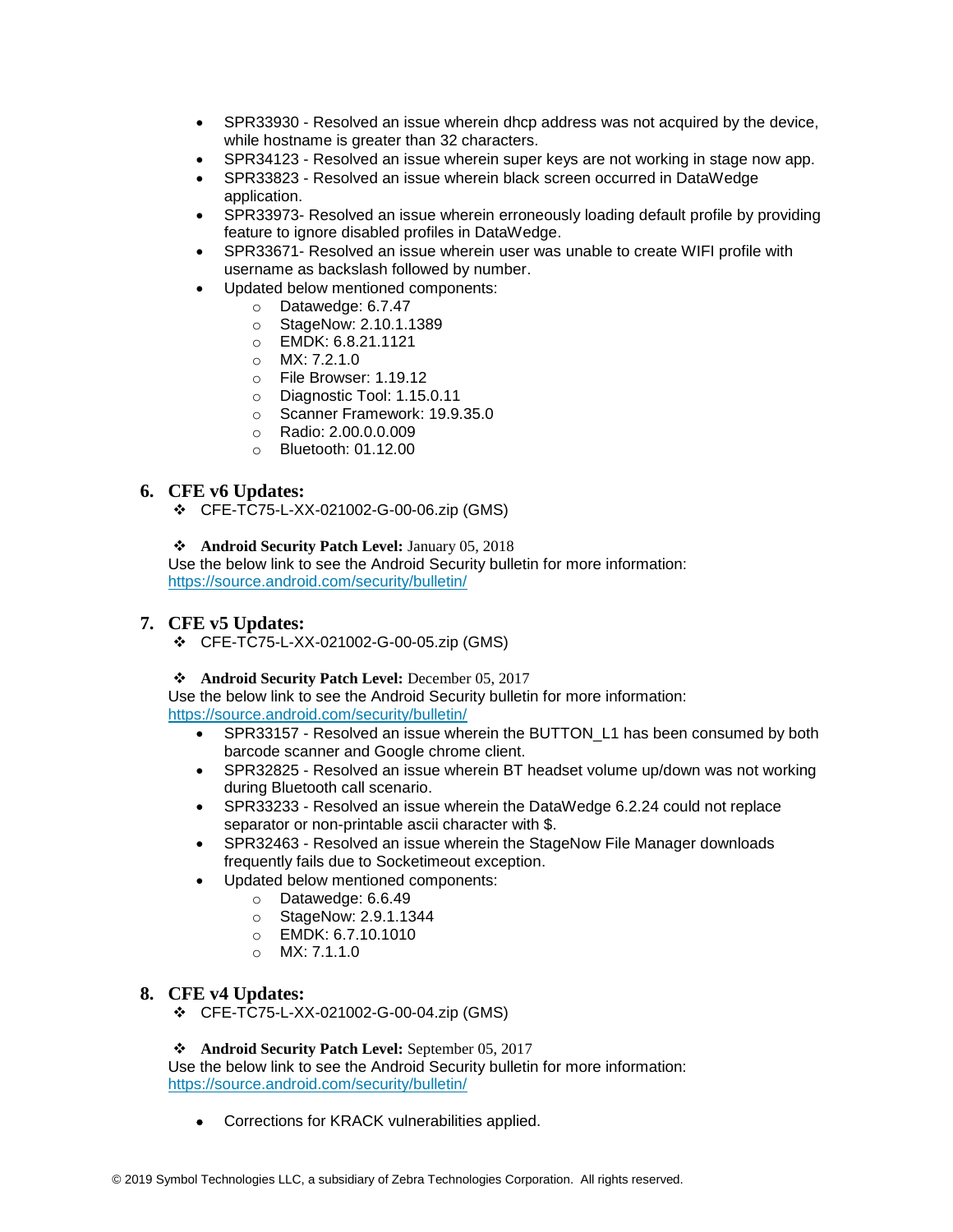• SPR30400/31340 – Added support to enable/disable Network Monitoring Notification.

#### **9. CFE v3 Updates:**

- ❖ CFE-TC75-L-XX-021002-G-00-03.zip (GMS)
- ❖ **Android Security Patch Level:** September 05, 2017

Use the below link to see the Android Security bulletin for more information: <https://source.android.com/security/bulletin/>

- Updated below mentioned components:
	- MXMF Version 7.0.2.1
	- DataWedge Version 6.5.61
	- EMDK Version 6.6.14.914
	- Staging Client Version 2.8.1.1221
- Resolved an issue in MX to prevent leakage of configuration parameters.
- Included fix for BlueBorne vulnerability.
- Included fix for blank screen seen during boot.
- SPR32582 Added support for Netherlands Belgium language.
- SPR32385 Resolved an issue wherein Simulscan API fails to read Chinese passports.
- SPR32008\_SPR31820 Resolved an issue wherein scanning PDF417 barcodes which contain embedded 0x0D characters resulted in continuous line of data instead of displaying in different lines.
- SPR32666 Resolved an issue wherein device reboots when it roams from secured to open Wi-Fi network.
- SPR32676 Resolved an issue wherein DataWedge App crashes when Velocity App tries to send an Intent to enable the scanner plugin.
- SPR32775 Resolved an issue wherein the notification class created with
- FLAG INSISTENT was not getting cleared upon pulling down the notification drawer.

#### **10. CFE v2 Updates:**

❖ CFE-TC75-L-XX-021002-G-00-02.zip (GMS)

#### ❖ **Android Security Patch Level:** August 05, 2017

Use the below link to see the Android Security bulletin for more information:

<https://source.android.com/security/bulletin/>

- SPR29912 Resolved an issue wherein certificates installation failed through stagenow.
- SPR30401 Added support to get the CFE version via MDM clients.
- SPR31954 Resolved an issue wherein dhcpd was not able to start due to lengthy host name.
- SPR32135 Resolved an issue wherein Settings screen does not revert to its normal state even though the locale language is changed from Arabic to English via EMDK.
- SPR32240 Resolved an issue wherein the scanner service was not responding while switching between applications.
- SPR32193 SPR32230 Resolved an issue wherein devices experiencing authentication failures, and were not able to recover.
- SPR32539 Resolved an issue wherein build certificates were lost randomly even though certificates were not expired.
- SPR32326 Resolved an issue wherein Settings application crashed while trying to set enterprise keyboard as the default keyboard and disable AOSP keyboard through the stageNow profile.
- SPR32413 Resolved an issue wherein after selecting the static option in the ethernet settings, changes are not reflecting in interface and the interface was always dhcp.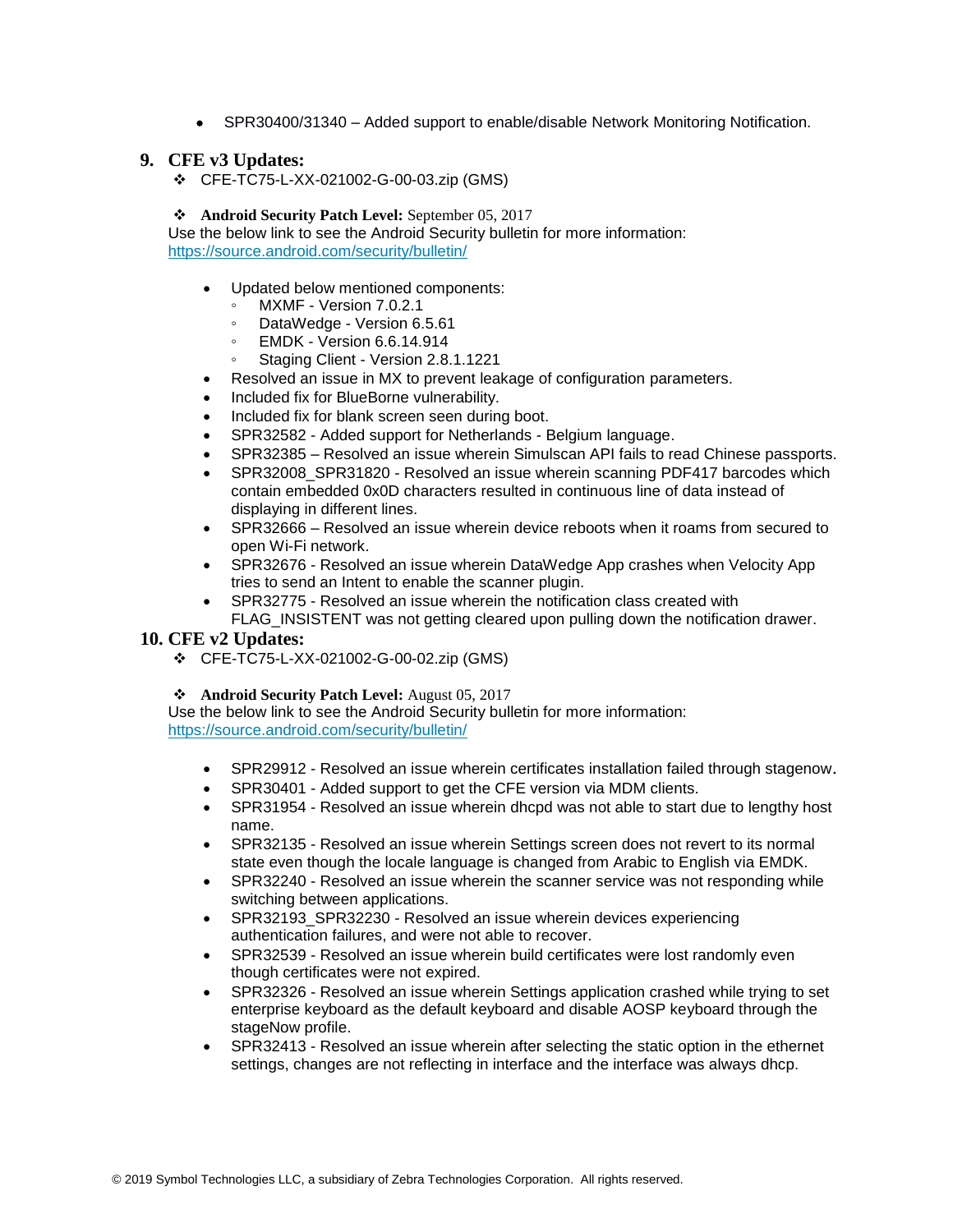# <span id="page-7-0"></span>Device Compatibility

This software release has been approved for Android TC75 L models mentioned below.

| Device           | <b>Operating System</b> |
|------------------|-------------------------|
| TC75AH-GA11ES-A1 | Android 5.1.1           |
| TC75AH-GA11ES-A2 | Android 5.1.1           |
| TC75BH-GA11ES    | Android 5.1.1           |
| TC75BH-GA11ES-TW | Android 5.1.1           |
| TC75BH-GA11ES-IA | Android 5.1.1           |
| TC75BH-GA11ES-BR | Android 5.1.1           |

## <span id="page-7-2"></span><span id="page-7-1"></span>Installation Requirements

- The Software update requires SKU hardware device.
- Enterprise Reset and Factory Reset package files are available on the TC75 Software Download section on Zebra.com

### <span id="page-7-3"></span>Installation Instructions

BEFORE UPDATING THE OS IMAGE, EXTERNAL POWER MUST BE APPLIED TO THE TERMINAL VIA USB CHARGING CABLE OR CRADLE.

PLEASE ENSURE BATTERY LEVEL IS > 30%

### **CFE software update procedure for TC75 GMS:**

- 1. Connect the USB cable from your PC to the device and enable USB mass storage mode on the device.
- 2. On your PC you should see an internal and external USB mass storage drive (SD card) appears in the File Explore and copy "**CFE-TC75-L-XX-021002-G-00-12.zip**" file to any storage.
- 3. Press and hold on the device Power button, click on power off and wait until the screen is turned OFF.
- 4. Press and hold power, Vol+ button and PTT button.
- 5. Keep holding all three buttons until the device vibrates.
- 6. Device should enter recovery mode.
- 7. if applying update via Sideload Method
	- a. Use the Volume + and to highlight, "Apply update from ADB" and press the PTT Key to select it
	- b. With your Command Prompt open in the Host machine, type "adb sideload" command and add a space and then drag and drop the CFE on to it and click enter.